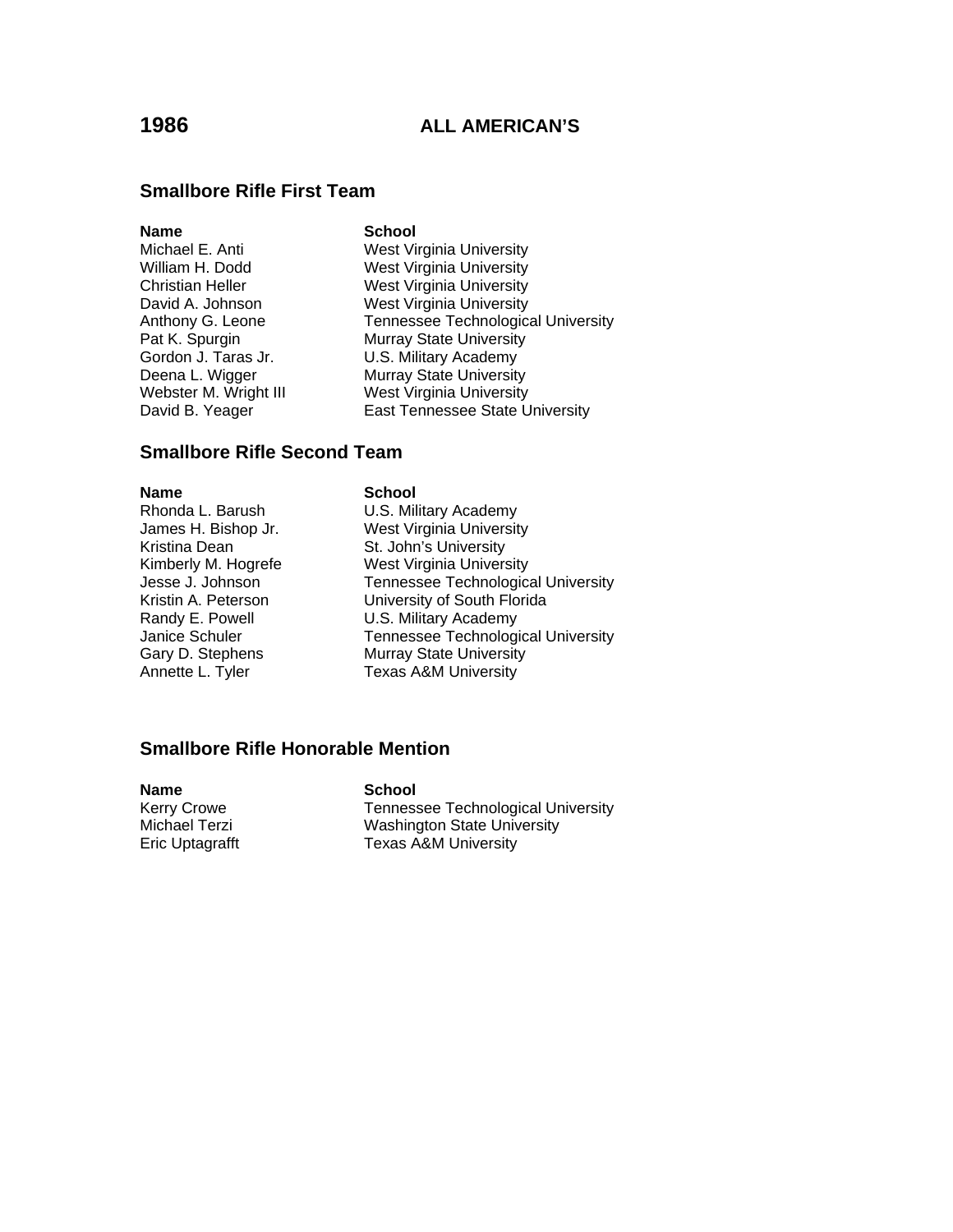# **Air Rifle First Team**

### **Name** School

Michael E. Anti West Virginia University Roger Davidson **Mest Virginia University**<br>
West Virginia University<br>
West Virginia University West Virginia University Christian Heller West Virginia University Kimberly M. Hogrefe West Virginia University David A. Johnson West Virginia University Pat K. Spurgin Murray State University Gary D. Stephens Murray State University Marianne Wallace Murray State University Deena L. Wigger Murray State University

# **Air Rifle Second Team**

Kristina Dean St. John's University

### **Name** School

James H. Bishop Jr. West Virginia University Tennessee Technological University Robert E. Harbison University of Tennessee at Martin Earl C. Hauf Tennessee Technological University Kurt M. Kisch **East Tennessee State University** Kristin A. Peterson<br>
Randy E. Powell 
U.S. Military Academy Randy E. Powell U.S. Military Academy West Virginia University David B. Yeager **East Tennessee State University** 

## **Air Rifle Honorable Mention**

### **Name** School

M. Elaine Worland University of South Florida

Alison Schultz Murray State University Dale F. Szpisjak **U.S. Naval Academy** Alan V. Wilcoxson St. John's University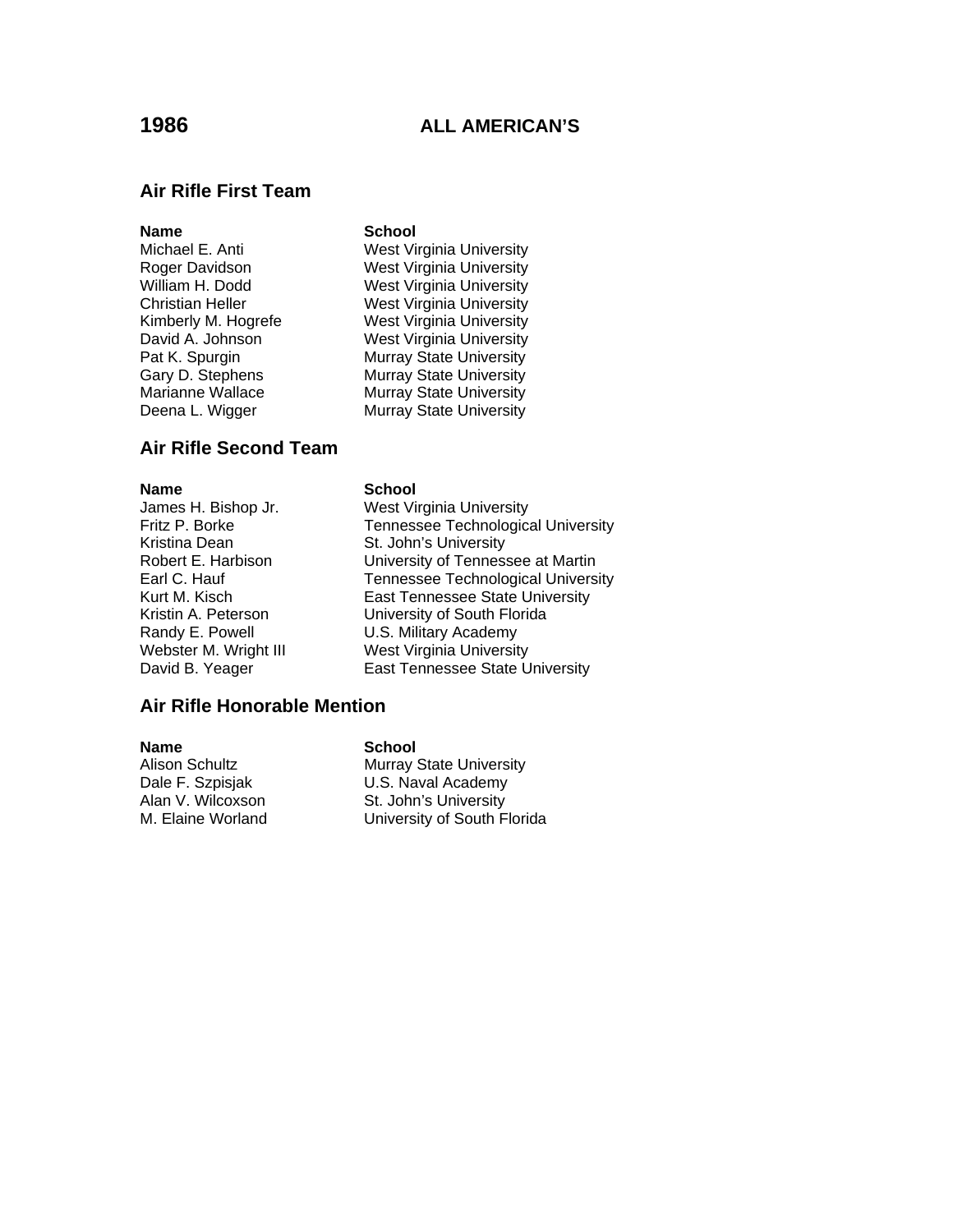# **Free Pistol First Team**

| Name               | <b>School</b>                         |
|--------------------|---------------------------------------|
| Stephen N. Frick   | U.S. Naval Academy                    |
| Ronald D. Frost    | U.S. Military Academy                 |
| Jerry L. Martin    | Massachusetts Institute of Technology |
| R. Shawn McCash    | <b>Texas Technological University</b> |
| Robert T. Patton   | The Citadel                           |
| Richard L. Shelton | U.S. Military Academy                 |
| Michael A. Tobin   | U.S. Naval Academy                    |
| Peter N. Tuner     | U.S. Naval Academy                    |
| James R. Wilson    | U.S. Naval Academy                    |
|                    |                                       |

# ry Academy I Academy I Academy I Academy

# **Free Pistol Honorable Mention**

# **Name** School

| Andrew F. Metroka     | U.S. Naval Academy     |
|-----------------------|------------------------|
| J. Jarrett Minton III | University of Virginia |

# **Standard Pistol First Team**

**Name**<br>
Richard G. Almes<br>
The Citadel Richard G. Almes David Laidler<br>R. Shawn McCash

Stephen N. Frick U.S. Naval Academy Angel D. Gonzalez **U.S. Air Force Academy**<br>
David Laidler **The Citadel** Texas Technological University Andrew F. Metroka<br>
J. Jarrett Minton III University of Virginia J. Jarrett Minton III **University of Virginia**<br>Richard L. Shelton **U.S. Military Academy** U.S. Military Academy